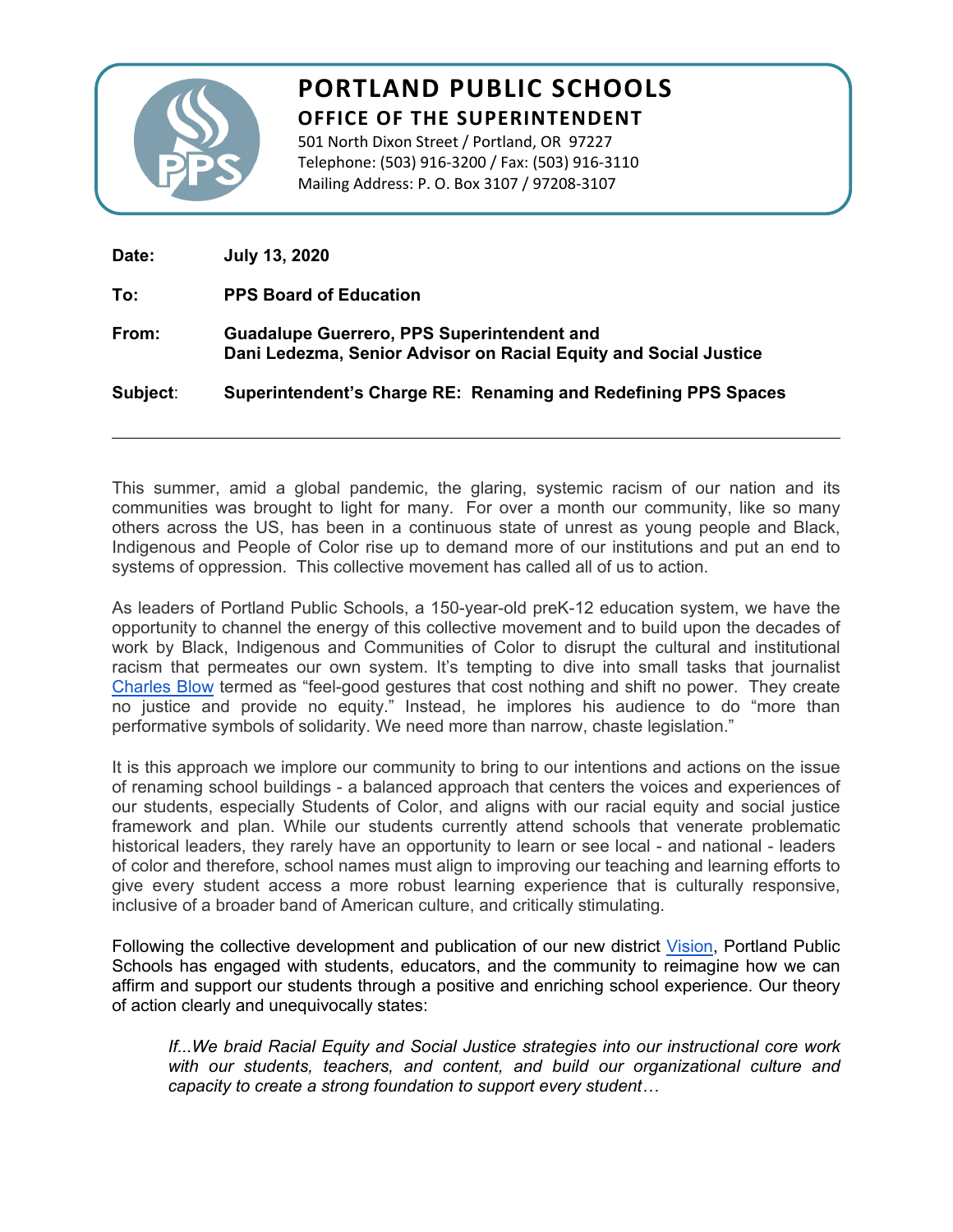*Then...We will reimagine Portland Public Schools to ensure every student, especially our Black and Native American students who experience the greatest barriers, realizes the Vision of the Graduate Portrait.* 

Holding firm to our values of racial equity and social justice, PPS prioritizes our Black, Indigenous and Students of Color. We ground this work with a focus on positive school climate, adult-student relationships, students' sense of belonging, cultural responsiveness, and student physical and emotional safety. This improved relational trust and engagement of our students plays a foundational role in raising academic achievement of our students. The progress we have made since the start of the 2018-19 school year includes:

- Increased opportunities to hear student voices: we have hosted listening sessions and focus groups on key district issues including student safety, PPS policy updates, PPS's 2020-21 Budget and Investment Priorities, and the proposed Bond renewal. Student voice will be integral in the 2020-21 Reentry planning, and the Enrollment and Program balancing process.
- Alignment of resources to increase student support: as part of our planning for the implementation of the Student Success Act and Student Investment Account Application, we held our most diverse and wide-ranging engagement processes to date, to develop an investment plan that aligned our resources with the most important needs of our students.
- Adoption of the [RESJ Framework and Plan](https://www.pps.net/cms/lib/OR01913224/Centricity/Domain/51/RESJ_FrameworkandPlan%20v%2012%202019.pdf) and the kick-off of the RESJ Advisory Team.
- The adoption of the [RESJ Professional Development Framework](https://www.pps.net/cms/lib/OR01913224/Centricity/Domain/4/PDFramework.pdf) and first-year pilot RESJ training and partnership with the Center for Equity and Inclusion in which 10 cohorts participated in professional development.
- Re-centering our focus on building our students' sense of belonging, positive cultural identity development, and academic success.
- Start of a multi-year strategic planning process and identification of a set of initial [educational system shifts](https://www.pps.net/cms/lib/OR01913224/Centricity/domain/219/board%20meeting%20materials/Superintendent%20Strategic%20Plan%20and%20Budget%20Message%202020-21.pdf) that focus on the need to cultivate a school culture of physical and emotional safety where every student has a positive and supportive experience.

With this foundation, we will make more changes to realize a positive student experience. And in light of the nationwide call to action, we are proposing a process that aligns with our values, commitment, [RESJ framework and plan](https://www.pps.net/cms/lib/OR01913224/Centricity/Domain/51/RESJ_FrameworkandPlan%20v%2012%202019.pdf), and culturally responsive/sustaining pedagogy to **ensure that renaming spaces is not a hollow action untethered to an improved and affirming student experience in those spaces**.

## **Superintendent's Charge to District Leaders**

We are tasking senior district leaders and staff, in collaboration with key stakeholders, to:

- 1. Establish a **Renaming and Redefining Committee,** co-facilitated with PPS students, to design a set of recommendations to improve our administrative directive and procedures for naming buildings.
- 2. The Renaming and Redefining Committee will utilize a Racial Equity Design Process to evaluate the current administrative directive and suggest improvements in alignment with RESJ.
- 3. The committee will commence in September 2020, after the start of the school year, in order to maximize student leadership and participation. The committee will complete a five-phase process: